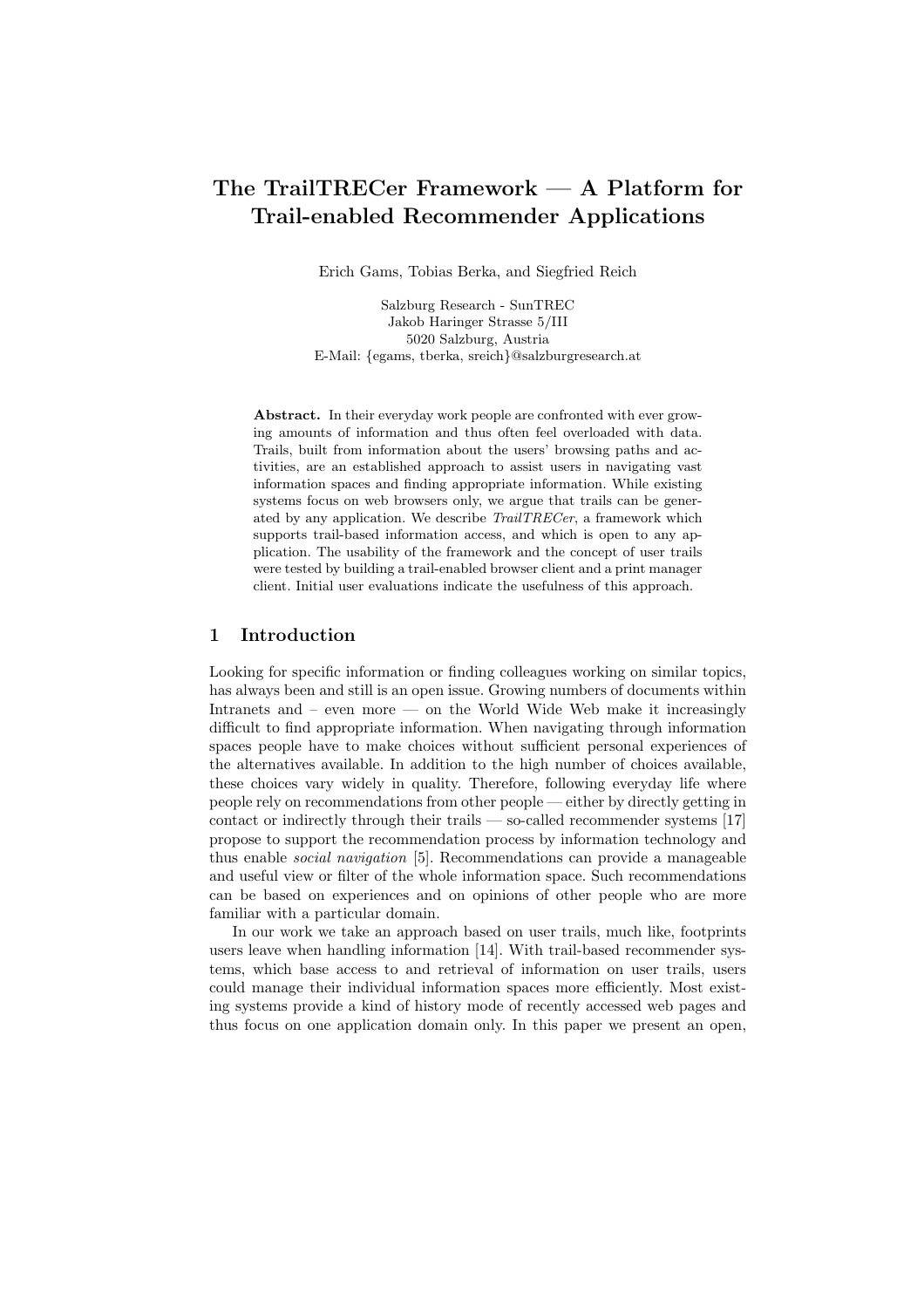distributed and adaptable framework, named *TrailTRECer* which supports generation, manipulation and query by any application [15]. Due to this property we consider this to be an open system. For our project this means that implementation of new features can be added without modifying the basic structure. Its name indicates that, similar to the way "Trackers" follow trails in nature, "TrailTRECers" make their way through digital information spaces.

This paper is structured as follows: Section 2 is a survey of related work. After a brief discussion, we identify phases and the requirements for a framework supporting trail-enabled applications in Section 3. The framework will be based on a data model and an architecture defined in Section 4. For validation purposes of the framework and the data model that we constructed, we introduce two sample applications in Section 5, a BrowserManager and a PrintManager. Finally, Section 6 summarises the results of first user experiments and conclusions gained from them.

## **2 Related Work**

Trail based systems recommend related items and provide assistance in navigation, and therefore share similarities with recommender systems and browsing advisors. Following the approach of recommending related items, two main groups have been derived: collaborative or social filtering systems and content based filtering systems [17]. Other research concerning assisting users in navigating the web can be loosely grouped together under the term browsing advisors. Trail based systems, providing recommendations based on user navigation, constitute an additional fourth category.

#### **2.1 Content based and Collaborative Filtering Systems**

Content based filtering systems are based upon correlation between the content of a document and the user's preferences. Webwatcher [19] is a content based tour guide agent assisting users in browsing and navigating the Web. The agent accompanies the user by suggesting appropriate hyperlinks identified by keywords of interest. However, in order to expand the range of documents and in order to support serendipity, people rely on explorations. Letizia and Powerscout [10] are examples of so called reconnaissance agents — programs that look ahead in the user's browsing activities and recommend the best path to follow. Both learn a profile of user preferences by recording and analysing the user's browsing activities. Content based systems assume, that documents have to be machine parseable (hence most these systems focus on text documents) or attributes are assigned to them manually. By contrast trail based systems handle multimedia data by using navigation to implicitely determine the relevance of data.

Collaborative or social filtering systems generate personal recommendations by computing the similarity between a user's preferences and those of people with similar interests. PHOAKS [20] for instance collects URLs that have been positively mentioned in an electronic message or in a FAQ document. The URLs are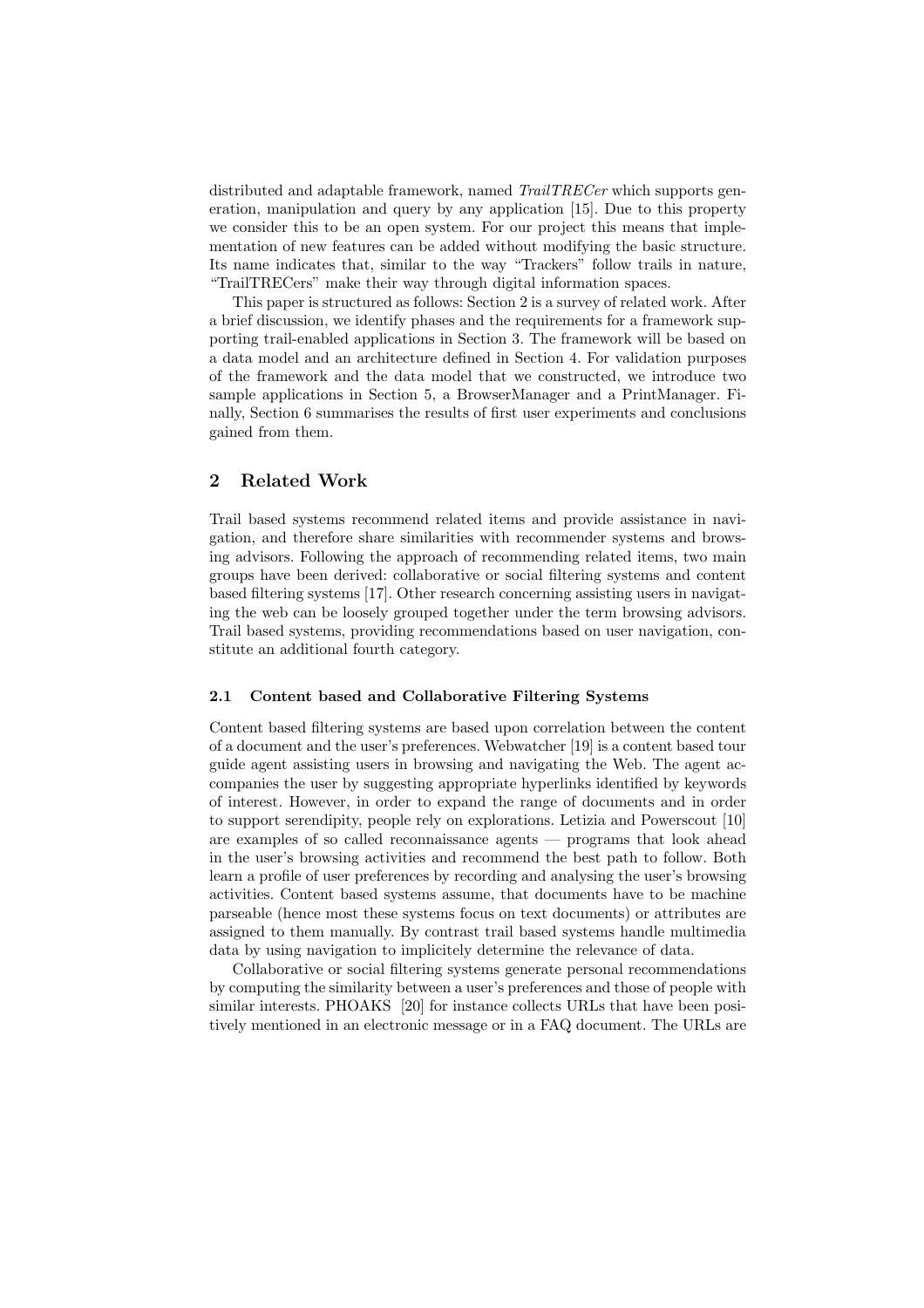filtered, e.g. through the number of distinct recommenders of a resource and provided to the people interested in a newsgroup. In Grouplens [9], a recommender system based on news messages, users assign numeric scores to each news article they read. The scores of different users are correlated with each other in order to find users who share a similar taste. Modified news clients allow rating by numbering. Summarizing collaborative filtering systems rely on user profiles, expressed by the users manually, or on algorithms automatically weighting people's interests with similar taste to produce recommendations. Users also need to use dedicated clients in addition to their favourite common applications.

#### **2.2 Browsing Advisors**

Broadway [7] is an example of a cooperative browsing advisor for the WWW, that uses case-based reasoning to advise pages by tracing past navigation sessions of users. The advise is mainly based on similarity of ordered sequences of past accessed documents. Footprints [21] consists of a set of tools that base access to interaction history between users and digital objects by navigation. The system doesn't use the history to make recommendations, but to contextualize Web pages the user is seeing.

#### **2.3 Trail-based Systems**

Most browsing advisor systems reuse paths followed by a user or do analysis based on browsing behaviour. In the context of a trail based system, we assume the user not only to search for information on the Web to acquire additional knowledge, but also pass a workflow of creating or editing a document. Yet we differ from the approach of watching the interaction history of each document separately [6]. This qualifies trails for entirely different application domains than just browsing the Web [14]. In our understanding, trails constitute a specific path through a set of documents not limited to the WWW.

Thus, with respect to all the systems described above we conclude, that they do not fully support the notion of trails in terms of objects that can be created, copied and modified. Also, trails must not be dependent on the links an author of a hypertext created in the document e.g. links within a Web page. Trails can exists between documents of different type that have no explicit linkage between them. Memoir [18] has implemented the basic notion of trails within a Web environment and demonstrated the feasibility of trails for achieving the goals of matching users with similar interests. We argue that trail-based systems should be open with respect to the applications integrated and the activities traced. Consequently, we propose to develop an distributeable, adaptable component framework that provides an open set of services for recording, storing, processing and navigating trails through well-defined interfaces. By *Framework*, we refer to a software environment [2] that is designed to simplify the development and management of applications by providing a re-usable context for components; therefore, we see the framework and its components, as cooperating technologies [8]. In order to extract requirements for the construction of a trail based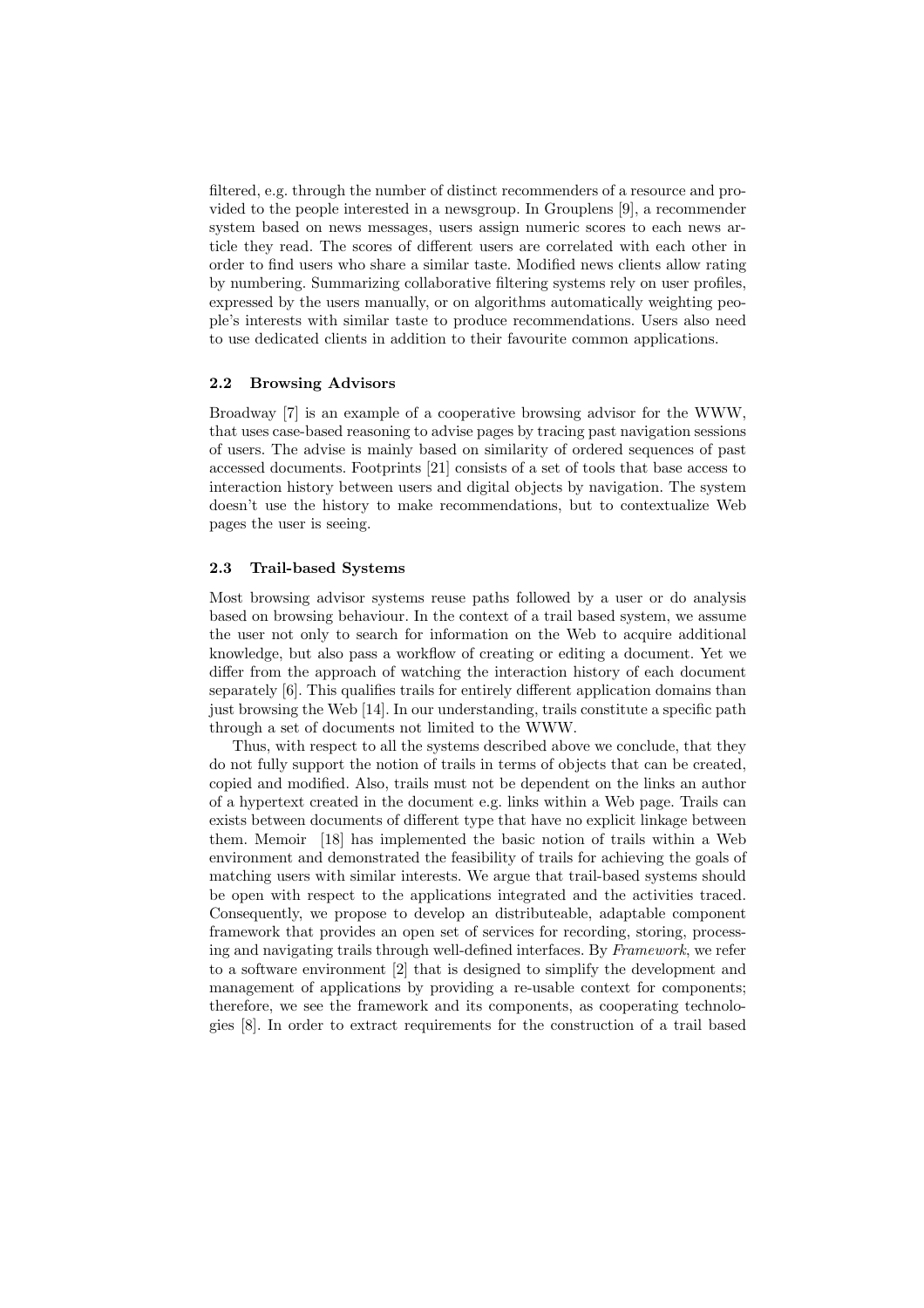recommender system, we start with a brief overview of user scenarios. Basically these scenarios consist of: tracing and recording of trail data, finding related documents to the currently active one, finding related trails and related users (e.g. people with the same interest). The basic intention of getting recommendations is to find related documents and users with the same interests. By documents we refer to all kinds of nodes of a trail that can be identified by a URL.

#### **3 Phases and Requirements**

More precisely, three main phases can be extracted out of these scenarios: *Acquisition* of trail data from clients of everyday use, *Processing* of recorded trails to provide accurate recommendations to the user and *Management* of recorded trail data *over time* (forming a loop with processing)



**Fig. 1.** Main phases of a trail-based system

Based on the phases of the trail processing workflow we have identified the following requirements, that will be implemented in the data model and the architecture of *TrailTRECer*:

**R1 User Groups** When searching for information users are presumed to play different roles and thus can be assigned to one or more user group. Users can be divided into groups according to different tasks or projects or groups considering the departmental structure. Groups can have subgroups.

**R2 Scalability** If the number of users increases, the recommendations should improve in terms of quality and trueness, but not in terms of quantity of the results. The performance should not slow down or make the system more a burden than a help for the user.

**R3 Guaranteeing user's privacy** Recording a trail should be possible with guaranteeing the users' privacy, therefore it must be ensured that recording takes place only with the user's consent [13].

**R4 Openness of the system to arbitrary applications** Users want to produce trails with common desktop applications. Trails can be generated by any application, i.e., mail clients, word processors, etc. not limited, as most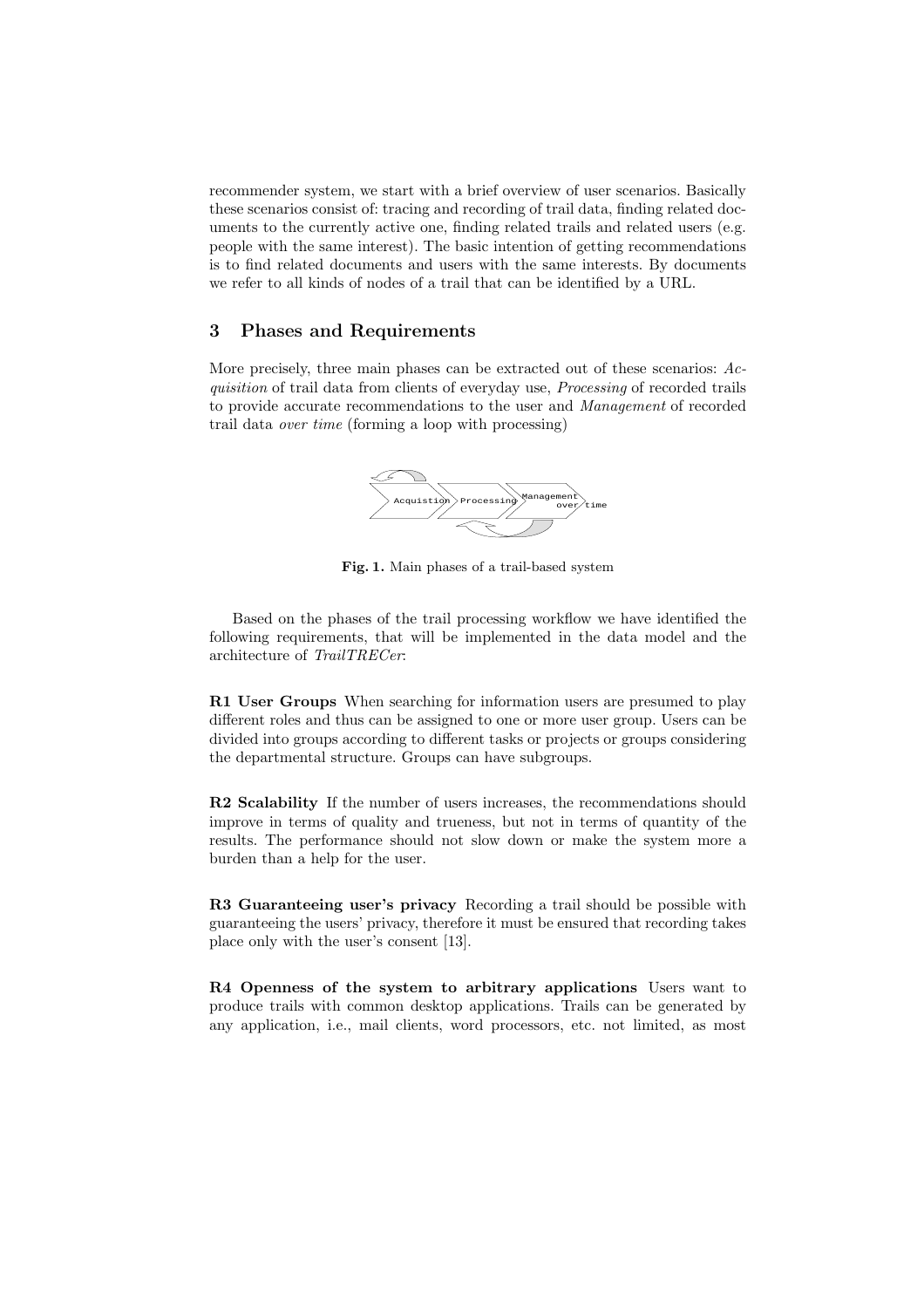systems do, to Web browsers  $[18, 21, 7]$ . Similar to the way open hypermedia link services offer themselves to a variety of adapted or purpose built applications the integration of trail-based client applications [4, 22] with trail-services should be envisaged. A modified print manager, for instance, might be used to log those documents that have been printed (printing could indicate a document's importance). An interface between the components of the framework and the applications will provide access to basic functionalities, such as processing of trail data and management over time.

**R5 Associate activity performed on a document with this document** As we argued in [15] the type of activity is important for the documents' relevance and therefore has to be associated with the document and traced. Activities can provide additional metadata and allow users to filter relevant documents from their trails. Moreover, the management of trails over time requires additional data for efficient filtering and retrieval of documents.

**R6 Common and extensible data model** Besides activity the definition of trails also includes capturing contextual settings. For the basic entities see [15]. The data model should be open enough to support the addition of captured properties.

**R7 Trails should be treated as first class objects** Trails are objects in their own right, which can be edited, deleted, or copied. Other services like exchanging trails between users would also be possible. A trail node can be anything (e.g. document, website) that can be clearly identified by a URL and has certain properties such as date, duration, activity.

**R8 Trails defined as another hypertext domain** Following the Open Hypermedia Systems (OHS) community a trail-based system can be designed as another component of a Component-Based-OHS [16]. Trailbased functionality would be another hypertext application domain such as the navigational, taxonomic or spatial domain. Trails should be mapped into an Open Hypertext Model [11], offering new ways of navigation, representing trails in different views.

**R9 The pertinence of trails can change over time** Knowledge and interests of people and also organisations change over time and so do trails. Some trails may attract more attention, than others. The frequency of trails' usage indicates that some trails are more important than others.

# **4 System Architecture**

Based on the requirements above, we will describe the trail data model and the architecture of the *TrailTRECer* framework. Following the Open Hypermedia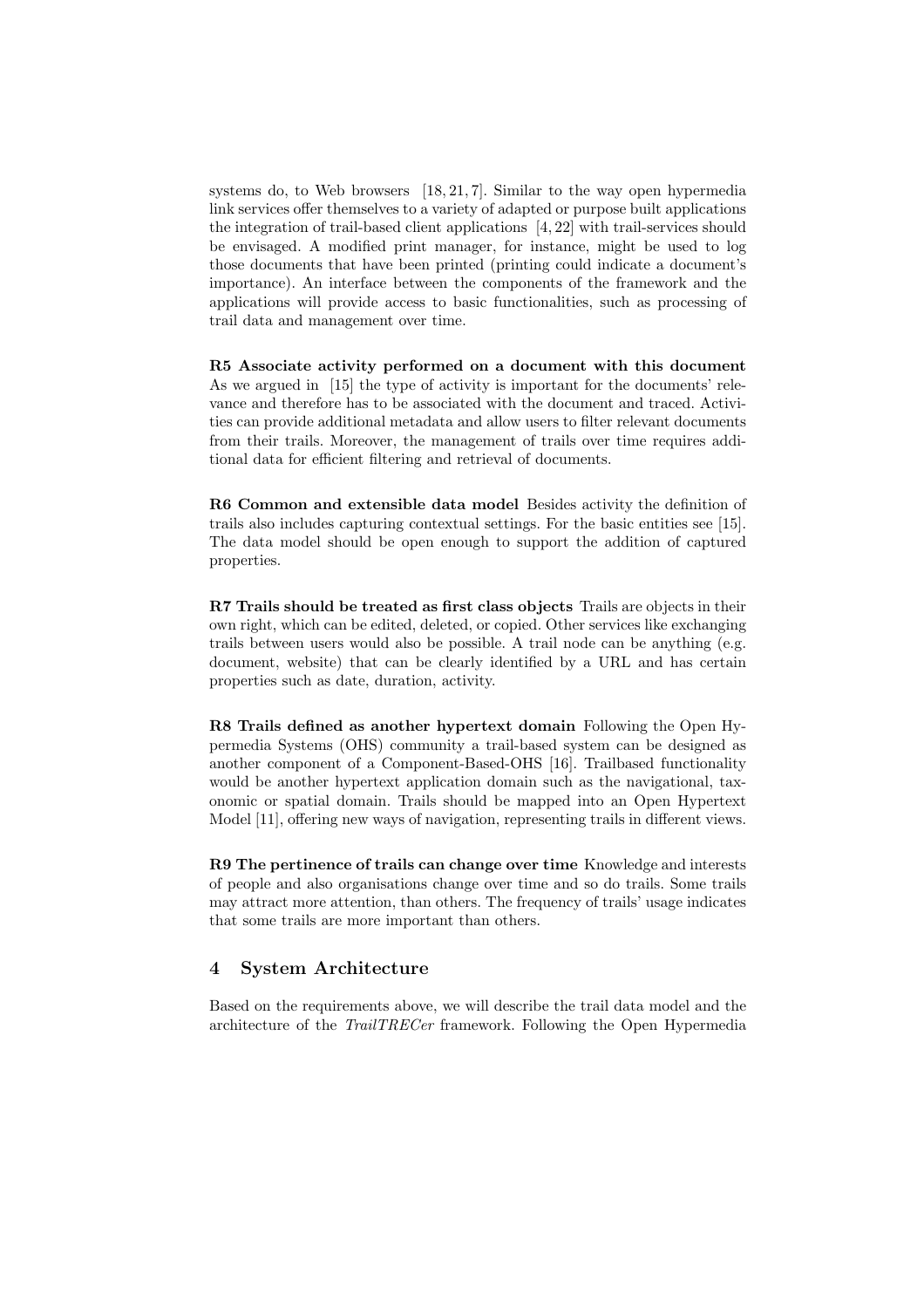Systems Working Group's reference architecture [16], trail functionality could simply be seen as another middleware service. However, an alternative option would be to follow the fundamental open hypermedia model (FOHM, [11]) and express trail data using that model. FOHM distinguishes between three basic hypertext domains. By adapting FOHM, interoperability between the different hypertext domains themselves will be possible (Adressing R4 and R8). FOHM is a common data model capable of representing structures and implementing operations from any of the three domains (See R8). The basic data model can briefly be summarized as follows: Associations hold vectors of bindings, a relationship type, and a structural type. Bindings glue data references and feature vectors together. Feature vectors can be defined arbitrarily.

Following that model, trails can be defined as associations. Trail marks resemble bindings, i.e., they relate nodes (which are references to the actual documents) and trails together. Activities are modeled as feature values. With respect to retrieving relevant trail marks (and subsequently nodes), we argue that FOHM should include a notion of relevance. This could be a standard feature that would in the simplest case accommodate a basic ranking mechanism; it could also include more elaborate definitions such as general contextual data (subject, place, and time). Additionally, sequential ordering of bindings is needed in order to allow for time dependent ordering and ranking. To summarize, FOHM could be adapted with some simple modifications to hold trail data.

The more accurate the system's recommendation to the users needs to be, the more complex the processing will be. Therefore, different paradigms such as software agents offer themselves for application in this domain [3]. SoFAR [12], the **So**uthampton **F**ramework for **A**gent **R**esearch, is a multi-agent framework that addresses the problem domain of distributed information management (addressing R2) and thus is well suited for our trail-based framework *TrailTRE-Cer* . SoFAR provides information sharing between agents, promoted through the matchmaking mechanism of a registry agent. Every agent of the system subscribes to the registry agent in order to inform about the own functionality and to find certain capabilities supported by other agents running in the system.

In order to communicate and exchange information via an agent communication language, agent systems separate intention from content, by using a predefined set of performatives to carry the messages and an ontology as the topology of messages. We developed a trail ontology, which enables the exchange of related documents, trails or persons. The root of the ontology hierachy is an abstract term and a predicate, a term that can be queried about. *Related* is the parent predicate of the trail ontology. Any agent, that wants to receive related documents, can query for the *Related* predicate. *Related* only consists of a single field, namely *Trailmark*. Trailmark contains the properties of the current viewed document (See [15] for a definition) (also addressing R6 and R5). For exchange of related persons, documents or trails *Related* can be derived into different supported subtypes *RelatedPersons, RelatedDocuments, RelatedTrails*.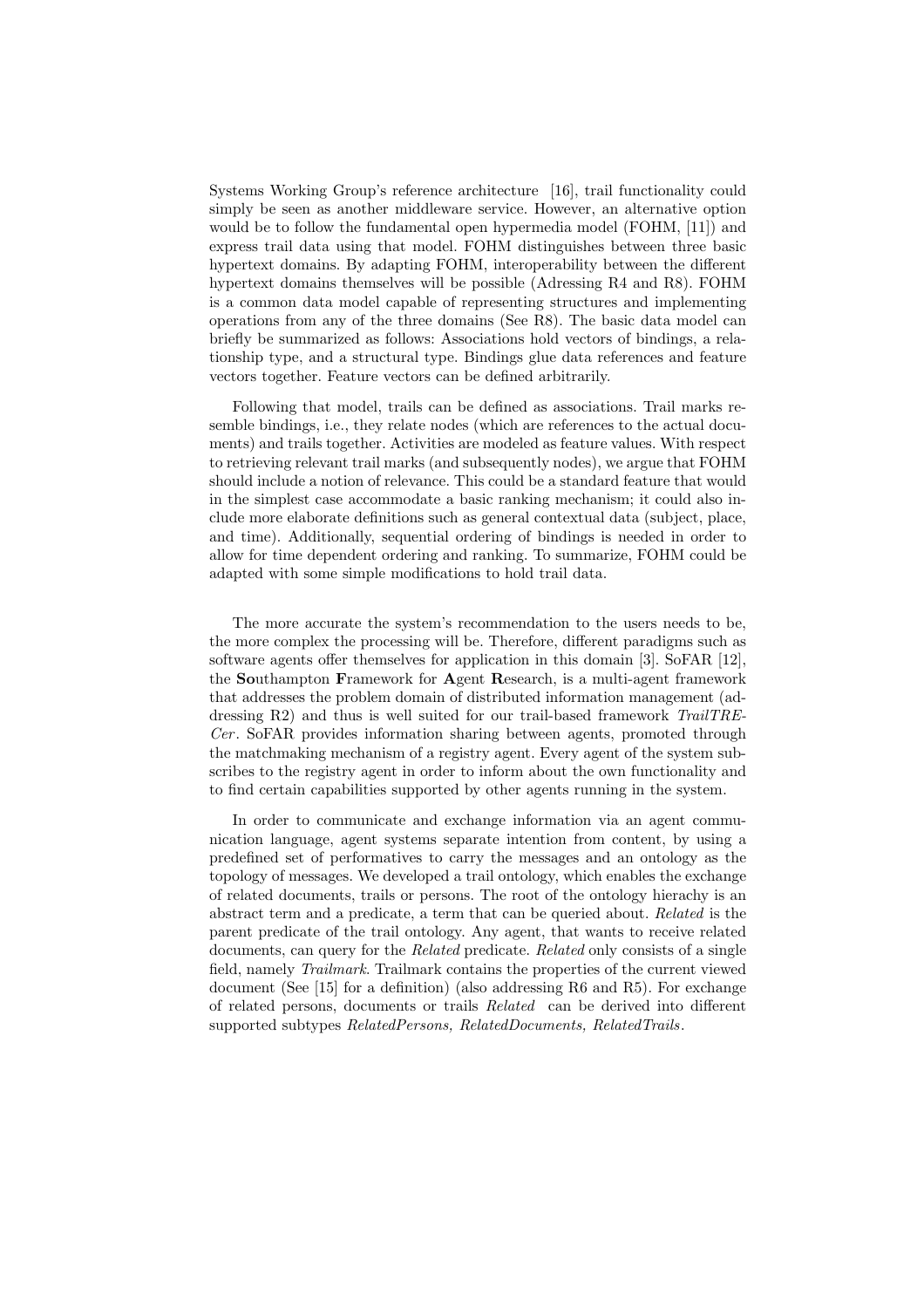The *TrailTRECer* framework is built upon this trail ontology, enabling communication about any trail related information. All the tasks, such as collecting data, or visualization are distributed on different agents (addressing R1). Figure 2 depicts the architecture of the framework, containing two platforms, on which the agents reside.



**Fig. 2.** Framework architecture

Each user holds an individual user platform, that contains all trail acquisition and trail visualization agents. Trail acquisition agent can be specialized in recording individual activities. Furthermore, each user can have an arbitrary number of individual trail acquisition and trail visualization agents (R4). The group platform acts as a wrapper for several users, preferably assigned according to the basic grouping of the recommender system. This platform hosts various agents, the processing agents, that can deliver "Related" documents or trails, and the storage agent, responsible for saving trails in a global database. In a further expansion, the framework can also hold agents managing the growth of trail data over longer usage of the system via aging algorithms (R9).

# **5 Sample Application Scenarios**

In order to promote the feasability of trails for recommendation and to test the applicability of our framework, two trail recording agents a *Browser Agent* and a *PrintManager Agent* were implemented. The *Browser Agent* is wrapped around a HTTP proxy server watching and recording the browsing activity of the user. The *PrintManager Agent* has to be more dependent on the operating system used. For WinNT, we developed a component wrapped into a JNI interface, watching the print jobs of all running applications and recording the documents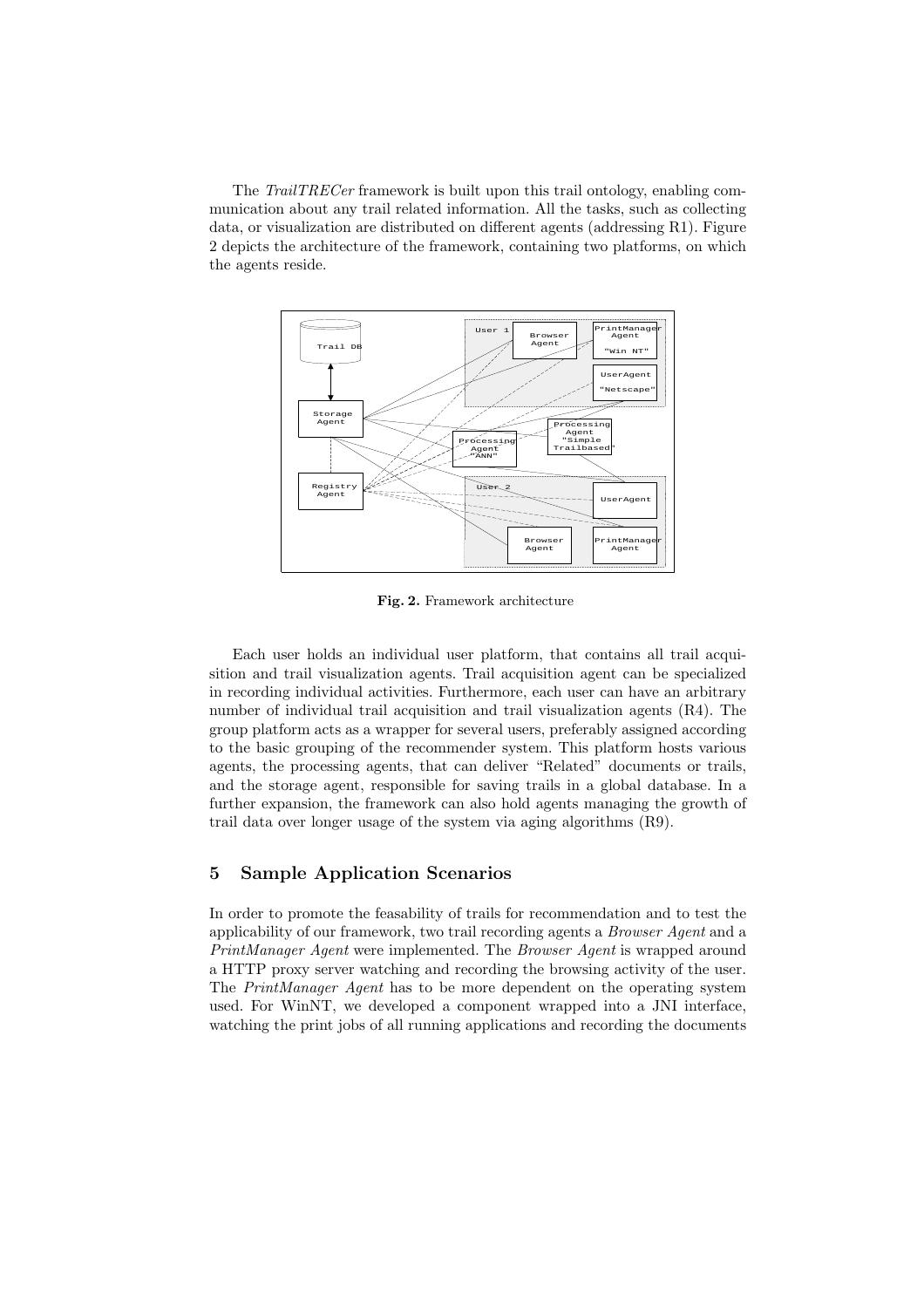printed. Both agents pass their trails to the Storage Agent which connects to a relational database and stores them.

Furthermore two processing agents were integrated in the system. If the current document, identified by its URL, is found in a previous trail, the next neighbour documents will be recommended by the *Simple-Trail-Based Agent* ordered by the activity associated and the frequency of occurrence. A more advanced version will recommend a trail, that the user can follow, as a whole (R7). Additionally, an *Artificial Neural Network ANN Agent* recommends related domains based on ratings from an artificial neuronal network trained with trail data. (For details on the implementation see [1])

For a priming phase, trail data has been generated automatically from proxy access logs of several months browsing activity of the members of our department. In order to test the accurancy of recommendations, our *User Agent* connected to a sidebar integrated in Netscape 6.2. From there the user can access the delivered recommendations and also control the recording of trails (R3). The name of the processing agents together with the results fitting to the current viewed document are displayed. The documents viewed with the browser are indicated through the HTTP address and the documents printed through the file name. So far, no login component has been integrated into the framework, instead we identified the user by extracting the login name from the operating system (See R2). Figure 3 shows the recommendations of the two integrated processing agents in the left part of Netscape.

| 10.44<br>ties lasch Ga Eschusko Todo Help                                                                                                                                                                                                                                                                                                                                                                                          | - The Scence for January Technology - Fedecape &                                                                                                                                                                                                         |                                                                                                                                                                                                                                                                                                                                                                                |                                                                                                                                                                                                                                                                                                                                  |                                                                                                                                                                                                                                                                                          |
|------------------------------------------------------------------------------------------------------------------------------------------------------------------------------------------------------------------------------------------------------------------------------------------------------------------------------------------------------------------------------------------------------------------------------------|----------------------------------------------------------------------------------------------------------------------------------------------------------------------------------------------------------------------------------------------------------|--------------------------------------------------------------------------------------------------------------------------------------------------------------------------------------------------------------------------------------------------------------------------------------------------------------------------------------------------------------------------------|----------------------------------------------------------------------------------------------------------------------------------------------------------------------------------------------------------------------------------------------------------------------------------------------------------------------------------|------------------------------------------------------------------------------------------------------------------------------------------------------------------------------------------------------------------------------------------------------------------------------------------|
| a                                                                                                                                                                                                                                                                                                                                                                                                                                  | <b>XIII &amp; McNane net now</b>                                                                                                                                                                                                                         |                                                                                                                                                                                                                                                                                                                                                                                | <b>Electric State</b>                                                                                                                                                                                                                                                                                                            |                                                                                                                                                                                                                                                                                          |
| (3 Here had between Q. Least (5 Gray 1x3) Restraints of the Planet<br><b>Call College</b><br>11 Tour Write Equal to Photograph<br><b>Dieri Tred Parsonskry</b>                                                                                                                                                                                                                                                                     | ANA                                                                                                                                                                                                                                                      | Help + A-Cimbo +<br>THE SOURCE FOR JAVA' TECHNOLOGY                                                                                                                                                                                                                                                                                                                            |                                                                                                                                                                                                                                                                                                                                  | (legal)<br>[GVD. JUD. CO.D]                                                                                                                                                                                                                                                              |
| AAN Executivemental Assets<br>date all yards auto bills branded<br>\$18.400-lock, trained<br>Figures come come in alternative<br>when chall chall it streamed<br>Fight of Law & cost client if standards<br>single trailscarl Agent<br>was ideal down and a worker/products law.<br>a cold of most important count furniture.<br><b>Homeworld</b><br>Parameter Month's<br>Anti-El-Mille, reparenzo, lot, postal<br>×t:<br>- Holder | <b>Productive A.M.</b><br><b>Dealiger Connection</b><br><b><i>Don't &amp; Techning</i></b><br><b>Philips Support</b><br>European Tiocombile<br>Industry Obser.<br>furlantism interdemplant<br><b>First Bluffers</b><br>Tavellinhi<br>Pass<br>Jan Tarrisi | REVIDE INE S. A FOAT VIRES.<br>lower." Two homelings at<br>FULL-NOC BUIL<br>SmuS<br><b>Northe Execution</b><br>Jary <sup>19</sup> Scribning: avangulat<br>Sung (Stin takes about the<br>Jaco <sup>18</sup> J. Flathern, Enterprise<br>Editor, Jac <sup>84</sup> indeeds<br>Inclusions, Visit contract.<br>researchers, and the Aduse of<br><b>De Jacksbeham</b><br>February 23 | <b><i><u><i><u>Compensating</u></i></u></i></b><br><b>Incomposed</b><br><b>Bake seins</b><br><b>Jack PLATER</b><br>Leave Metal The<br>APIs that you<br>Let use hi<br><b>Interpreto and</b><br>de composto<br>data from selling<br><b>POUR</b><br><b>Mark Allena</b><br><b>February 18</b><br><b>Holes Three</b><br>Let the Games | <b><i>Vertica are Care</i></b><br>$\sim$<br><b>The Business</b><br>$\mathbf{r}$<br>* Transport products<br><b>ATM</b><br>ratualra Komm<br><b>Index City</b><br>Transaction Canada Co<br>Deputy had been<br>Freinigen Steinung in Fic<br>and the first term<br>all Jose <sup>14</sup> Tor |
| <b>Car Kale (D)</b><br><b>CALL</b><br>Dancesot Own 9.30" mod<br><b>CONTRACTOR</b>                                                                                                                                                                                                                                                                                                                                                  |                                                                                                                                                                                                                                                          |                                                                                                                                                                                                                                                                                                                                                                                |                                                                                                                                                                                                                                                                                                                                  |                                                                                                                                                                                                                                                                                          |

**Fig. 3.** Screenshot

The initial user evaluation of the *TrailTRECer* prototype included ten users with varying IT skills and educational backgrounds. The evaluation indicated that the processing agents' time consumption are acceptable, under the following conditions: The user can decide which agent to use, or other non-real-time methods of user notification are used, e.g. email [3]. The agent selection should be supported by a textual description of the agents.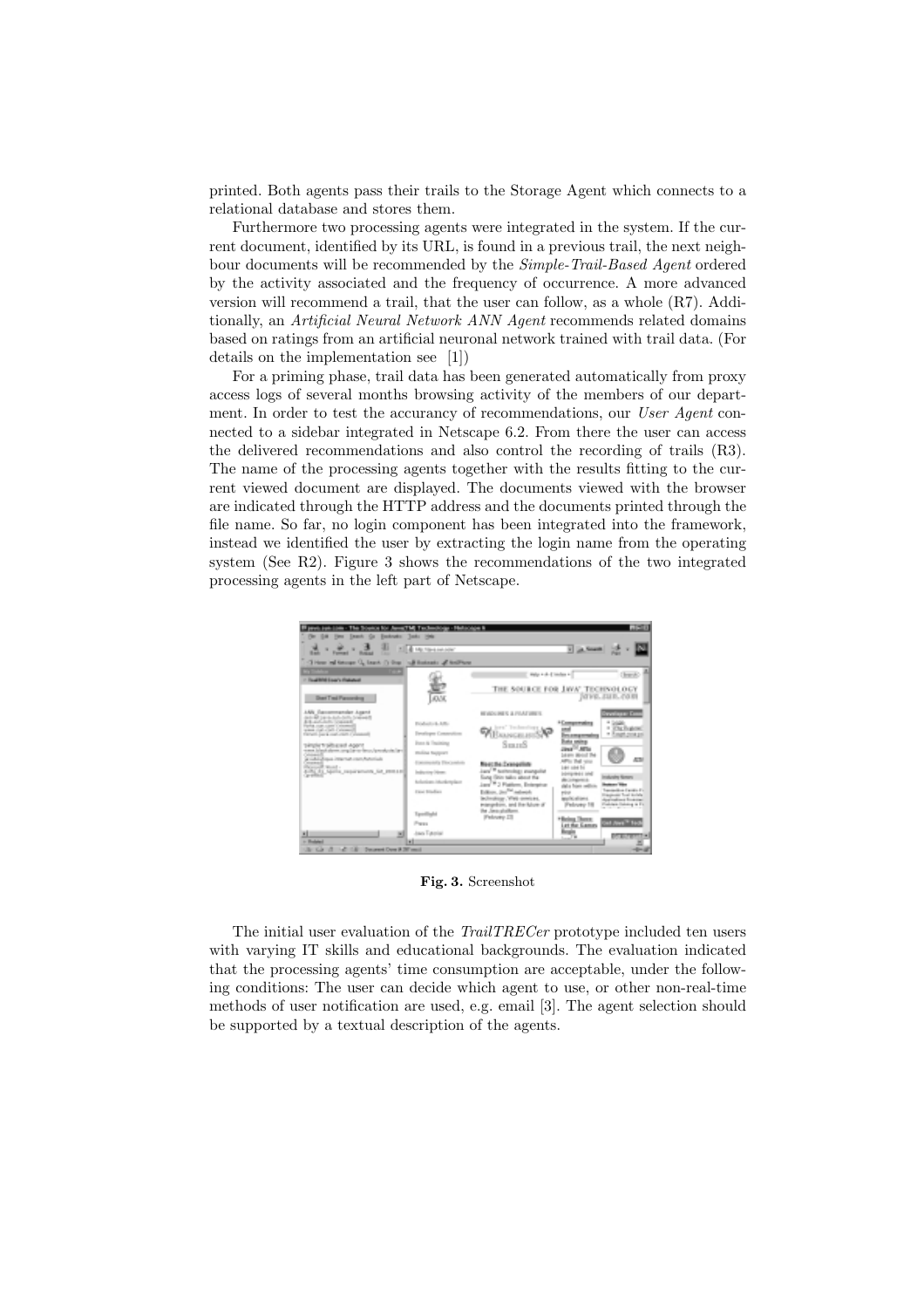Another important issue is the presentation of the agents' results. Since the algorithm parses a great number of documents, simply displaying the name or title of the document residing at that address may lack transparency, a problem which can be evaded by presenting the results in a manner similar to search engines (by displaying link target title, meta-data or excerpts). In the case of trails, it would be helpful to show the start and end trailmark, the trailmarks corresponding with the current trail, or extract a description out of the trail e.g. number of trailmarks (See R7).

#### **6 Summary and Conclusion**

In this paper, we introduced requirements, a software architecture and prototype components of a framework that enables the development of trail-enabled applications. Our framework focuses on reuseable, inter-operating components supporting services for processing, visualizing and for managing the relevance of trail data over time. The system can record and process trails with minimal effort from the user and at the same time provide recommendations appropriate to the currently active document. Furthermore, we proved the openness of our framework by implementing two sample applications, tracing print and browse activities of users. More clients can be easily integrated in the framework and involved in the recommendation process. Our next steps will focus on the integration of further applications, such as a newsgroup client and an email client, tracking email communication and newsgroup activities.

We believe that the usefulness of the approach chosen, i.e., using trails as basis for recommender systems, has been demonstrated by the positive feedback gained in the initial user study.

#### **7 Acknowledgments**

Trailist is supported by the Austrian Fonds zur Förderung der wissenschaftlichen Forschung (FWF) under grant No. P14006-INF.

#### **References**

- 1. Tobias Berka, Werner Behrendt, Erich Gams, and Siegfried Reich. A trail based internet-domain recommender system using artificial neural networks. *Accepted at the Int. Conf. on Adaptive Hypermedia and Adaptive Web Based Systems*, 2002.
- 2. Philip A. Bernstein. Middleware: A model for distributed system services. *Communications of the ACM*, 39(2):86–98, February 1996.
- 3. Leslie A. Carr, Wendy Hall, and Steve Hitchcock. Link services or link agents? In *Procs. of the '98 ACM Conference on Hypertext, 1998*, pages 113–122, 1998.
- 4. Hugh C. Davis, Wendy Hall, Ian Heath, Gary J. Hill, and Robert J. Wilkins. Towards an integrated information environment with open hypermedia systems. In *ECHT '92. Procs of the ACM conference on Hypertext, 1992*, pages 181–190, 1992.